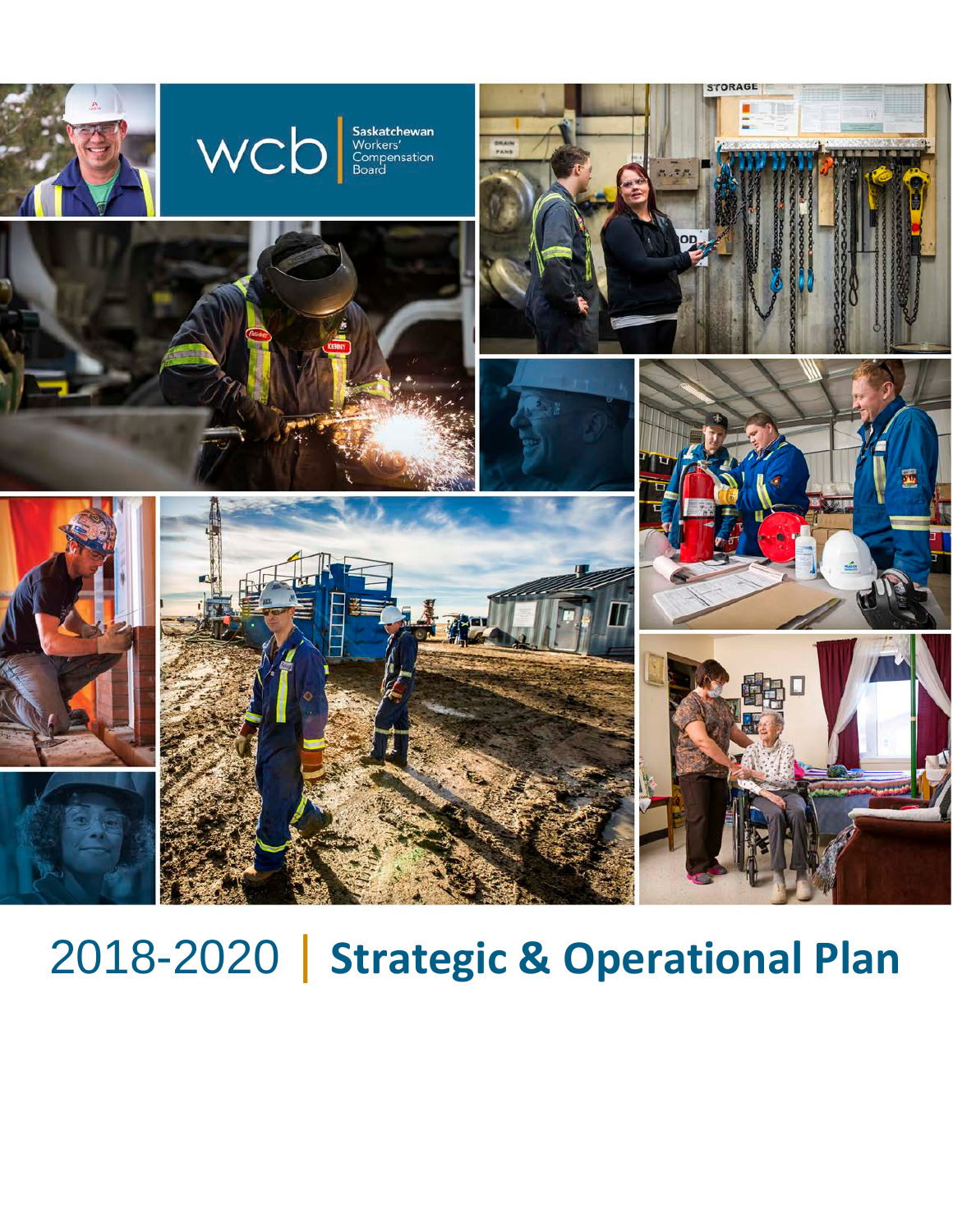## <span id="page-1-0"></span>**Table of contents**

| <b>Operational Plan -</b> |
|---------------------------|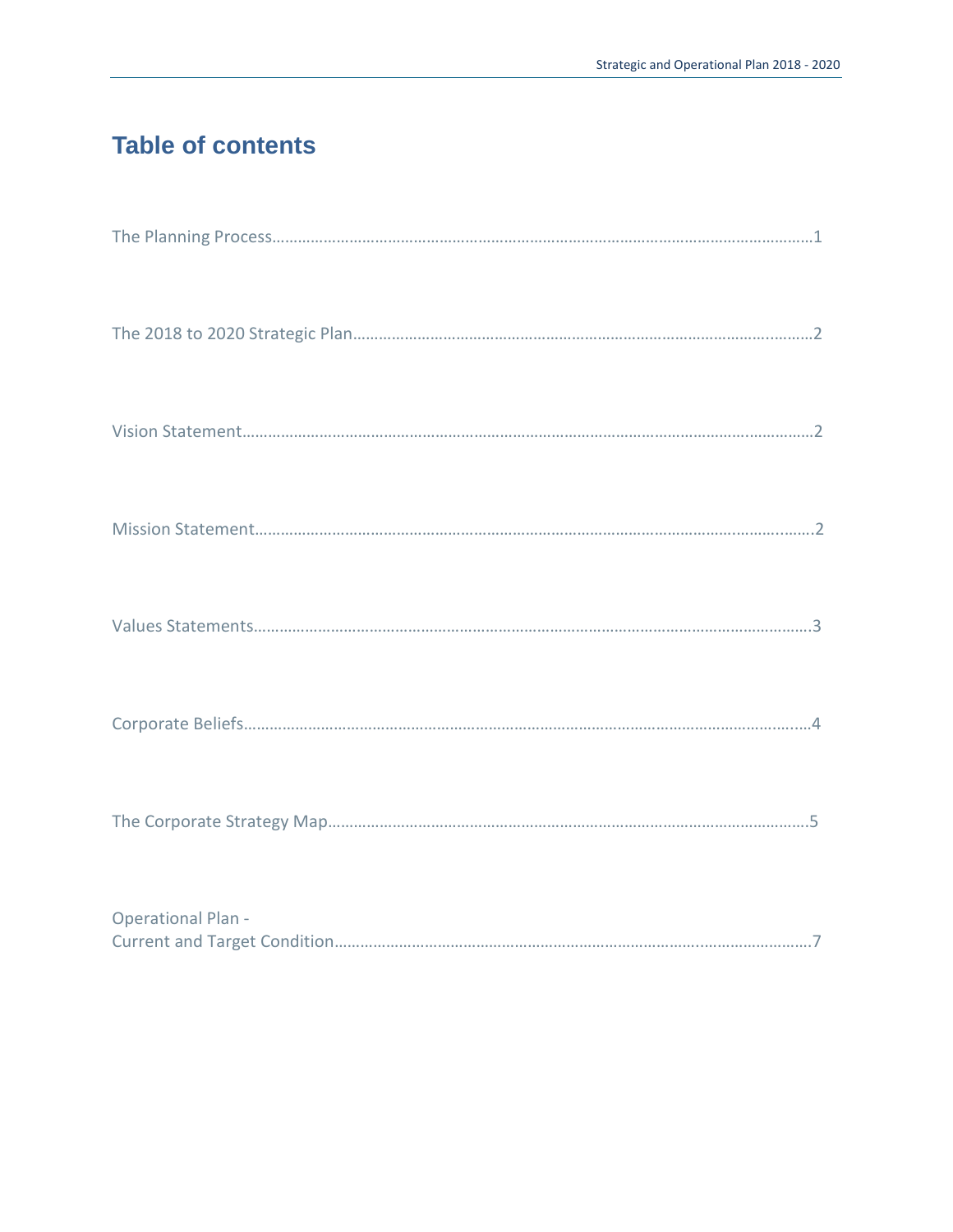# <span id="page-2-0"></span>**The Planning Process**

Strategic direction continues to be the responsibility of our Board Members. The CEO and Executive Management have responsibility for strategic and operational planning and provide recommendations to the Board.

We continue to work from a rolling three-year planning horizon. This keeps Executive Management focused on the near term and allows for incremental change rather than abrupt shifts in strategic objectives.

Formal strategic and operational planning are done each year. This brings stability to our Strategic and Operational Plan while allowing the flexibility needed to respond to emerging issues in our operating environment and address risks to corporate and strategic success.

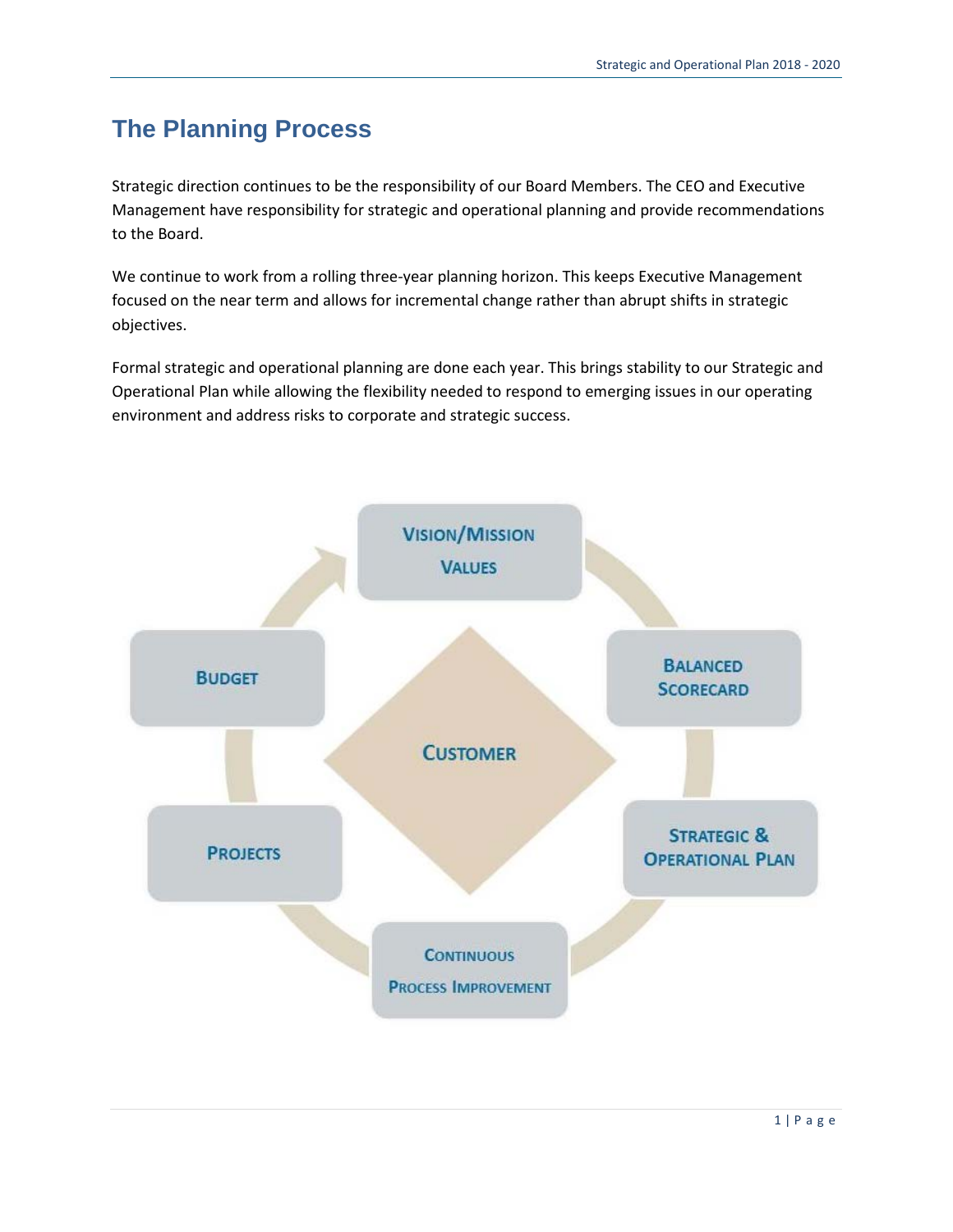## **The 2018 to 2020 Strategic Plan**

There are four elements to our Strategic Plan:

- Vision Statement
- Mission Statement
- Values Statements
- Corporate Beliefs

Executive Management consider what changes are necessary to reflect in our operating environment, as well as to our Balanced Scorecard and Strategy Map. In 2016, the Vision, Mission, Values Statements and Corporate Beliefs were amended to focus on creating a customer-centric organization through a culture of continuous process improvement. The Board approves the elements of the Strategic Plan.

Our management system is the common thread that binds us at every level at the WCB. Our effort to bring greater value to our customers through continuous process improvement is reflected in our Vision, Mission, Values Statements and Corporate Beliefs.

The Strategic Plan is rooted in the Meredith Principles and describes what the WCB holds to be true about Saskatchewan's compensation system, our customers, and the nature of our relationships with workers, employers and the people of Saskatchewan.

#### **Vision Statement**

To excel in the development and delivery of both workers' compensation and prevention programs and services.

#### **Mission Statement**

We will be a customer-centric organization that continuously seeks to add value for our customers through a culture of continuous process improvement.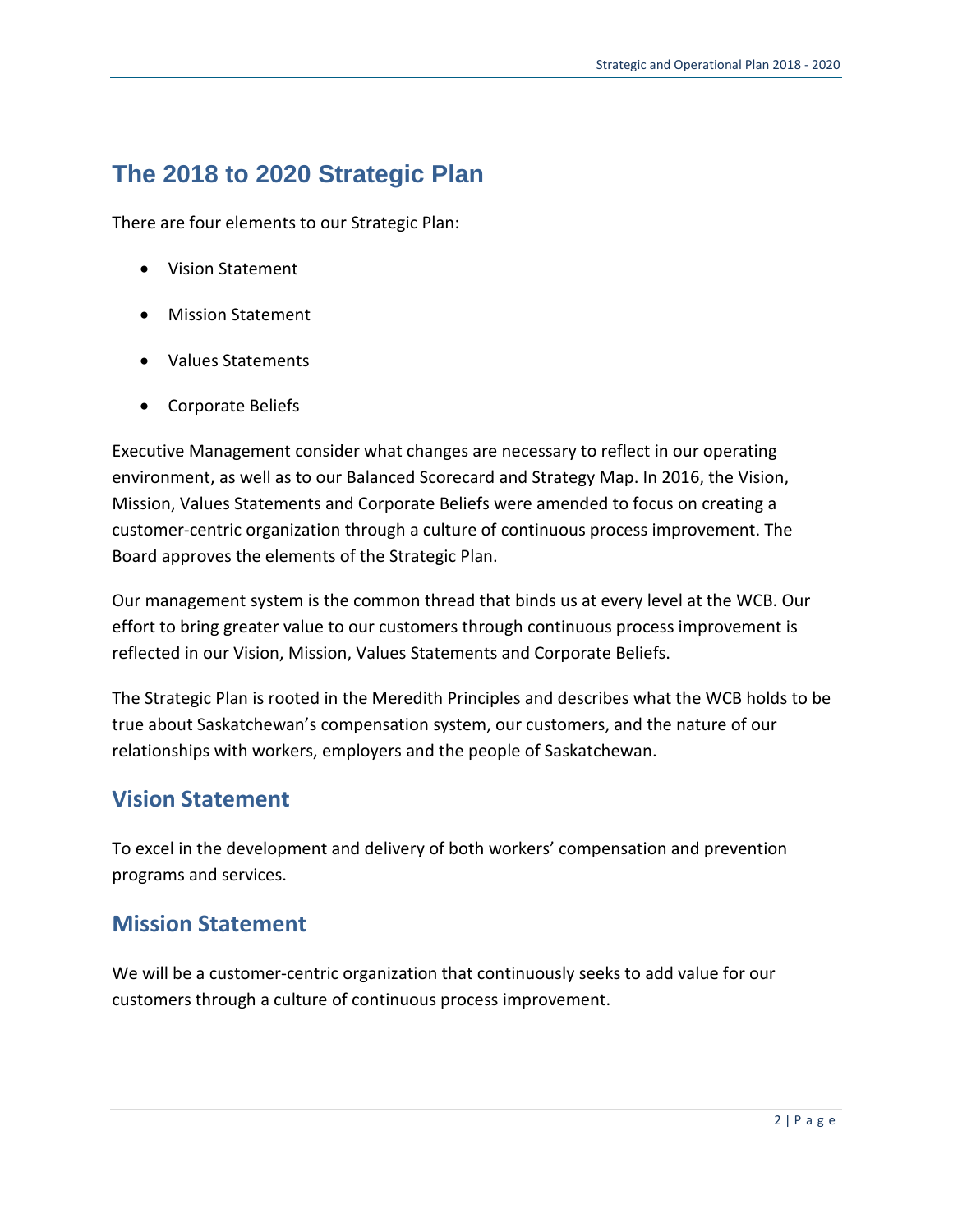#### **Values Statements**

Our corporate values are the standards by which our actions and decisions are to be considered and judged by others and are rooted in our Code of Corporate Conduct and Ethics.

- 1. **Mission: Zero** we will achieve our mandate without compromising, first and foremost, the health and safety of our employees.
- 2. **Respect for People** those we serve and those we work with will be treated with respect and consideration.
- 3. **Fairness** those we serve and those we work with will be treated equally and without prejudice or bias.
- 4. **Honesty** we are truthful with those we serve and those we work with.
- 5. **Openness** our programs and services are easy to access and to understand, and our decisions and actions are clear, reasonable and open to examination.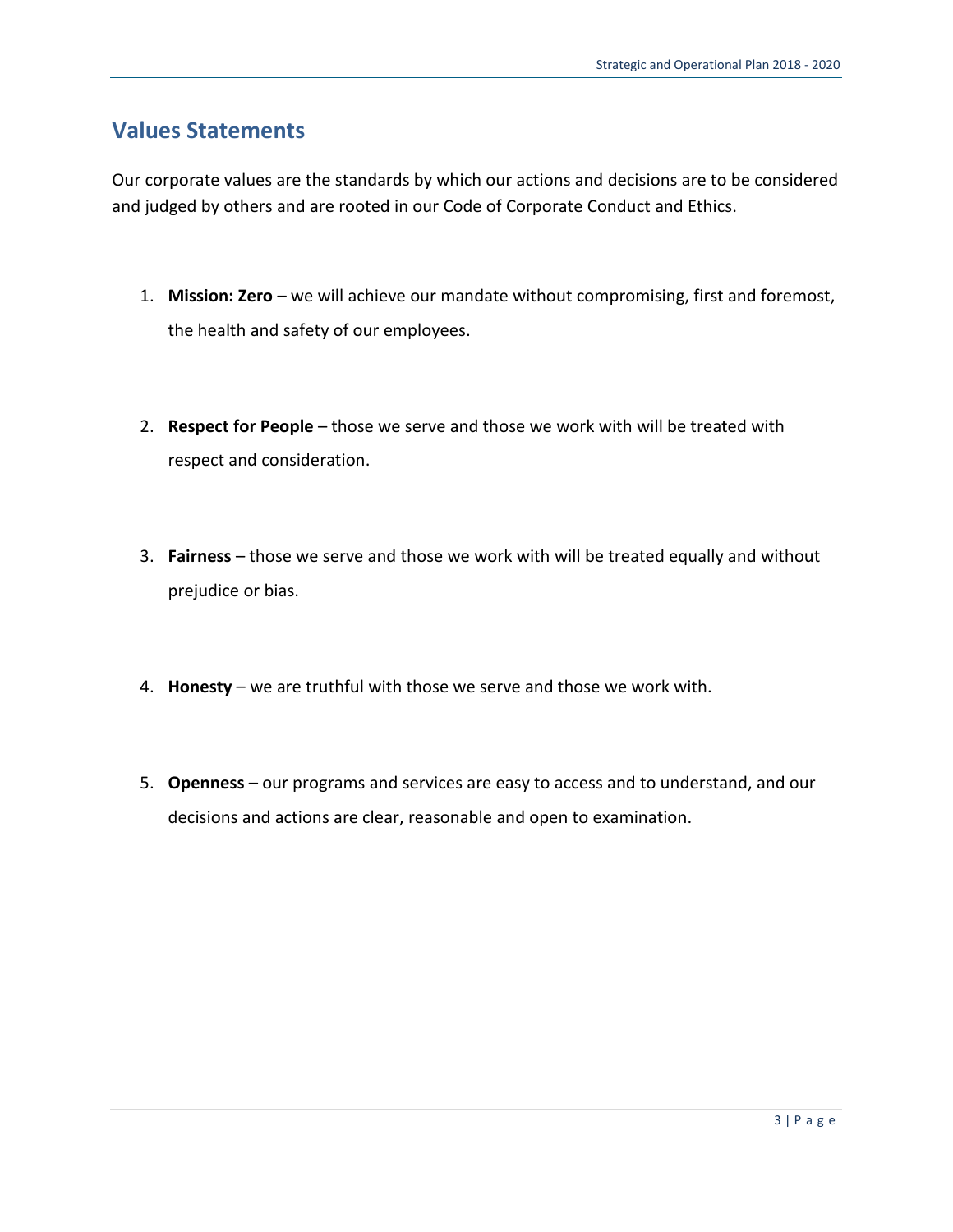## **Corporate Beliefs**

Our corporate beliefs enable a culture of continuous process improvement and are core to creating a customer-centric organization.

| <b>Customer Experience:</b>                                                                                                                                                                                                       | Workers and employers expect and deserve excellent service.<br>That's what employers pay for.                                                             |  |  |  |  |
|-----------------------------------------------------------------------------------------------------------------------------------------------------------------------------------------------------------------------------------|-----------------------------------------------------------------------------------------------------------------------------------------------------------|--|--|--|--|
| People:                                                                                                                                                                                                                           | Our people expect leadership to provide a healthy and<br>engaging environment. Healthy and engaged staff are<br>better positioned to serve our customers. |  |  |  |  |
| <b>Mission: Zero:</b><br>Every injury is predictable and preventable. Even one<br>injury is too many. Our customers rely on us to help them<br>eliminate injuries. Our staff deserve to work in a safe and<br>secure environment. |                                                                                                                                                           |  |  |  |  |
| <b>Financial:</b><br>Customers expect us to deliver value through our services<br>and programs at a fair and reasonable cost and to meet all<br>our obligations now and in the future.                                            |                                                                                                                                                           |  |  |  |  |
| <b>Timeliness:</b>                                                                                                                                                                                                                | Customers rely on us to deliver service at the right time,<br>when they need it.                                                                          |  |  |  |  |
| <b>Quality:</b>                                                                                                                                                                                                                   | Customers rely on us to deliver defect-free service.                                                                                                      |  |  |  |  |
|                                                                                                                                                                                                                                   | People                                                                                                                                                    |  |  |  |  |
| Quality                                                                                                                                                                                                                           | <b>Mission: Zero</b><br><b>Customer</b><br>Safety<br>Experience<br><b>Workers &amp; Employers</b>                                                         |  |  |  |  |
| Timeliness                                                                                                                                                                                                                        | Financial                                                                                                                                                 |  |  |  |  |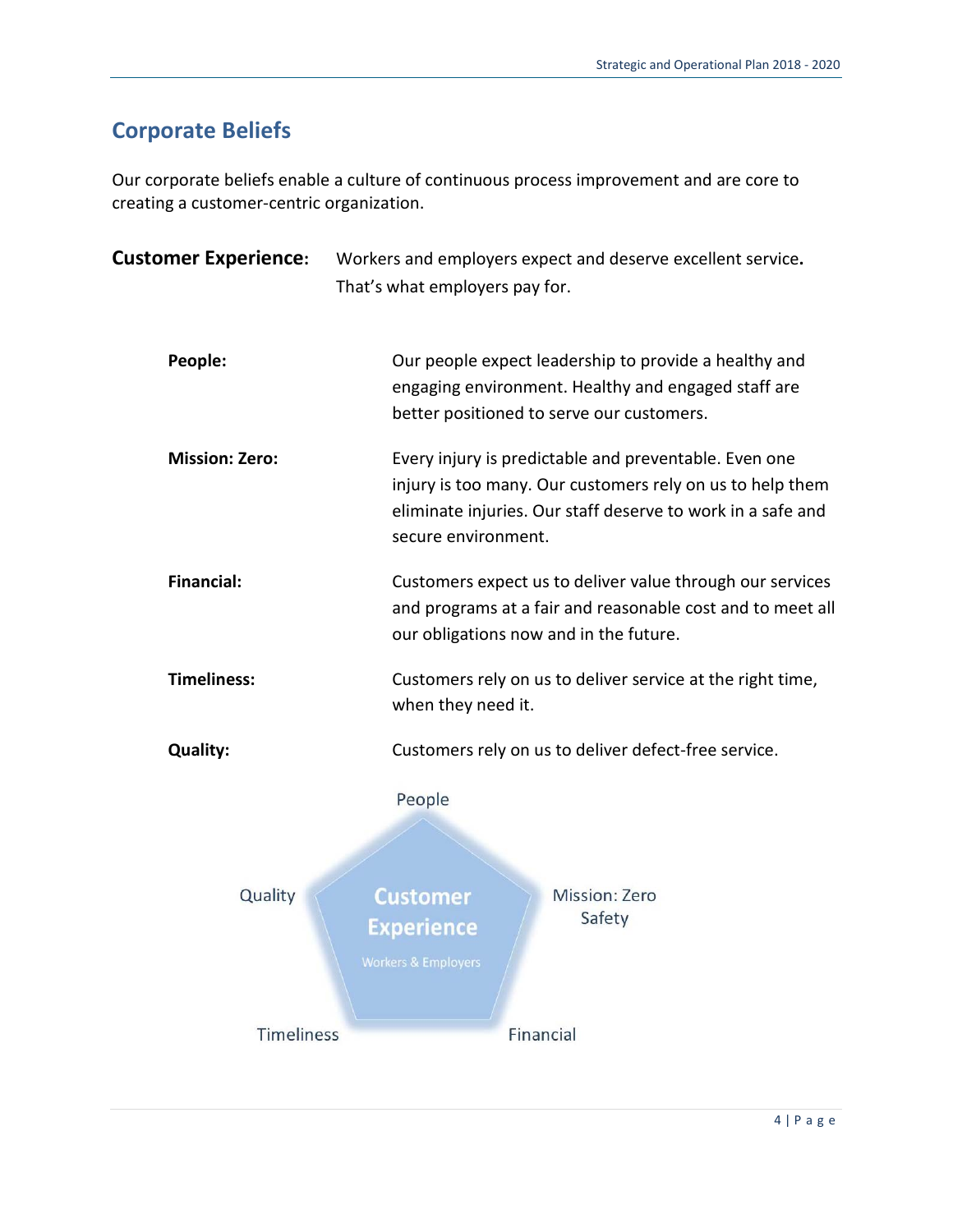## **The Corporate Strategy Map**

Executive Management reviewed the strategic objectives on the corporate Strategy Map to confirm the continuing relevance of the objectives. They agreed that objectives in the Customers' perspective - Excel at Serving Injured Workers and Excel at Serving Employers - were the highest level strategic goals for the WCB, and did not require change.

Executive Management's review of objectives in the Internal perspective did not result in any changes. Objectives in this perspective are meant to describe how we will reach service excellence. Management believed that the increased attention on injured worker and employer services, whether in the area of compensation or prevention, should be reflected in the objectives.

The Enablers' perspective on our Strategy Map focuses on the effectiveness and efficiency of our external relationships, people, and processes. All must function well to support the achievement of our highest level objectives for customer service. Executive Management required changes to the objectives of this perspective to advance our system of continuous process improvement.

We must have adequate financial resources to fulfill our mandate and to meet our obligations. The Financial perspective keeps us focused on adequate financial resources so that we can fulfill our mandate and meet our obligations. The Optimize Costs objective did not require change. This objective focuses on optimizing all costs, including program and administration costs, to provide the greatest value to our customers. The objective Ensure Financial Stability did not require change.

The Board requires the Executive Management to develop initiatives and projects that achieve objectives in the Financial, Enablers' and Internal perspectives – with the understanding that success in these areas creates sustainable service excellence for our customers.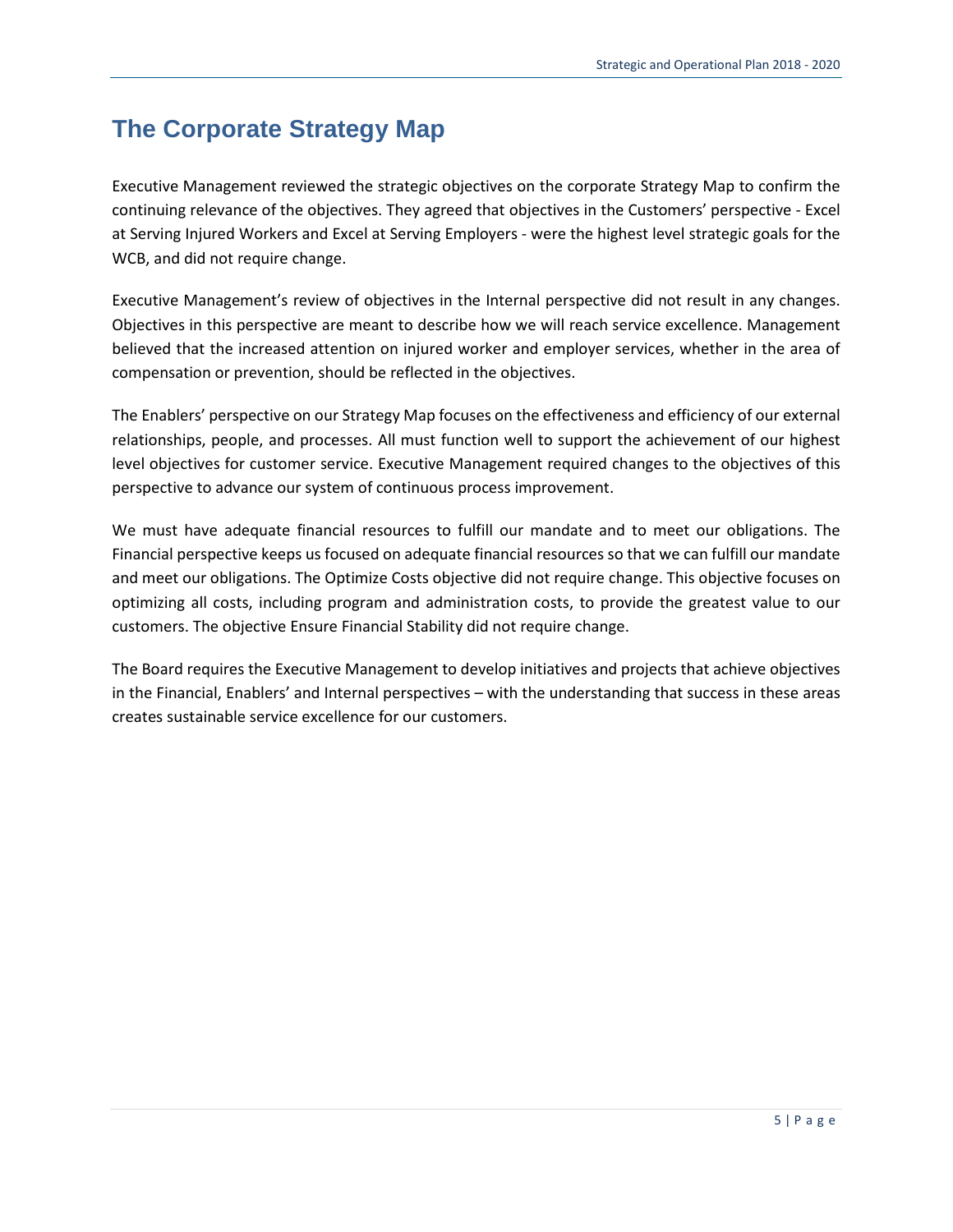#### **WCB Strategy Map**